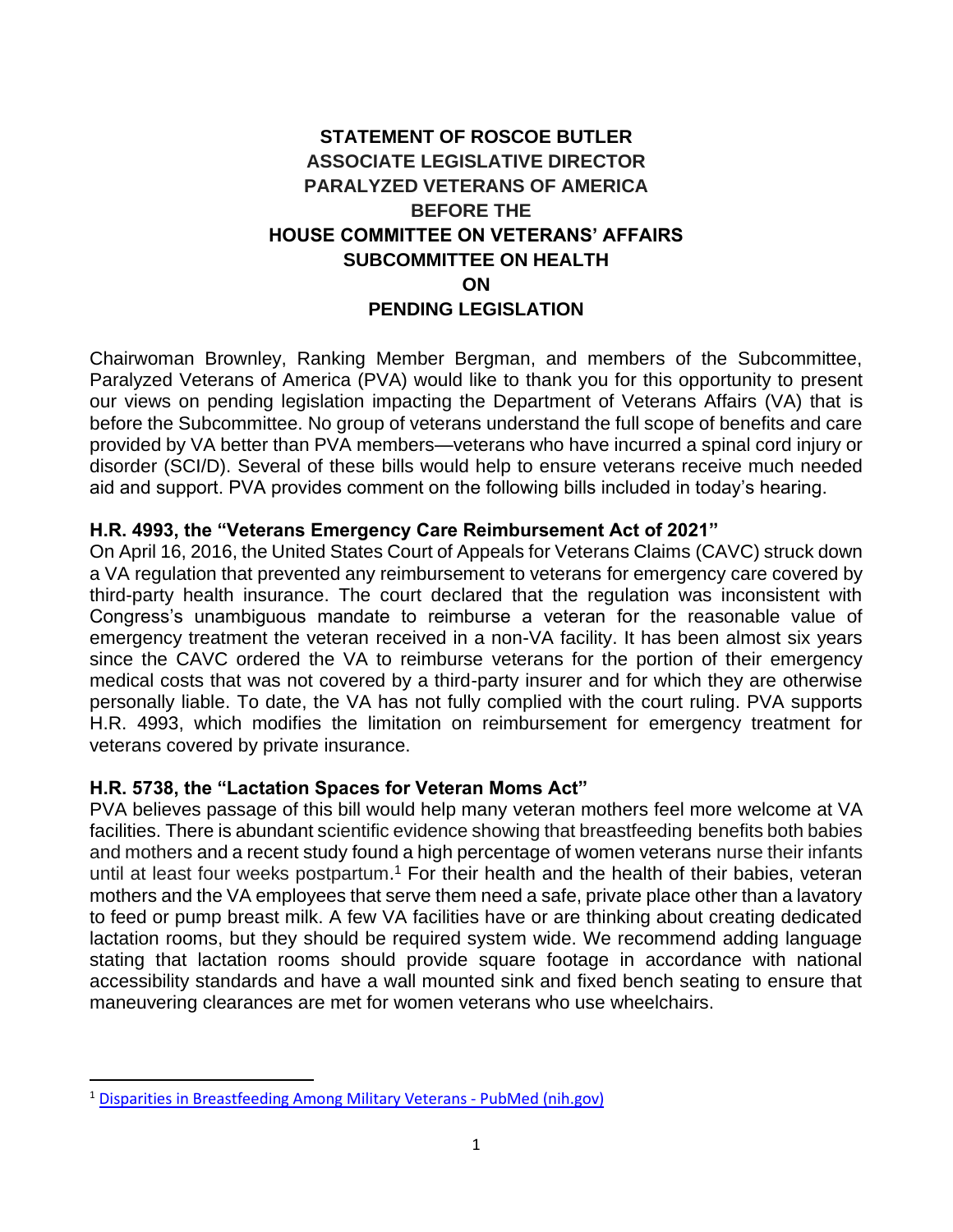### **H.R. 5754, the "Patient Advocate Tracker Act"**

PVA supports H.R. 5754, the Patient Advocate Tracker Act, which would require VA to establish an information technology system that allows a veteran or their designated representative to electronically file a health care-related complaint and view its status. The system would include interim and final actions that the VA has taken to resolve the issue. This would be a tremendous improvement over the current system which oftentimes leaves veterans feeling like their concerns are being ignored.

### **H.R. 5819, "the Autonomy for Disabled Veterans Act"**

Improvements are long overdue for VA's Home Improvements and Structural Alterations (HISA) grant program. As the name suggests, HISA grants help fund improvements and changes to an eligible veteran's home. Examples of qualifying improvements include improving the entrance or exit from their homes, restoring access to the kitchen or bathroom by lowering counters and sinks, and making necessary repairs or upgrades to plumbing or electrical systems due to installation of home medical equipment. The lifetime HISA benefit is worth up to \$6,800 for veterans with service-connected conditions and \$2,000 for veterans who have a non-service-connected condition. These rates have not changed since 2009 even though the cost of home modifications and labor has risen at least 40 percent during the same timeframe. As a result, the latter figure has become so insufficient it barely covers the cost of installing safety bars inside a veteran's bathroom.

In the past, our service officers reported having veterans who had used the HISA grant more than once because the remainder of the one-time amount would cover at least part of a second project. Today, they rarely have veterans with remaining balances because veterans' entire allowance coupled with their own money is needed to complete one project. This should not be happening. We urge Congress to pass the Autonomy for Disabled Veterans Act, H.R. 5819, which would raise HISA grant rates to \$10,000 for service-connected disabled veterans and \$5,000 for non-service-connected disabled veterans, and tie HISA grants to the Consumer Price Index (CPI) to help ensure rates remain current.

#### **H.R. 5941, "the Fairness for Rural Veterans Act of 2021"**

This bill would create a new priority group for the VA to consider in its process for ranking state veterans home projects across the country. We appreciate the intent behind this legislation but believe the need for facilities should be the main deciding factor in determining rankings for these nursing homes.

#### **H.R. 6647, "Make certain improvements relating to the eligibility of veterans to receive reimbursement for emergency treatment furnished through the Veterans Community Care program"**

Many veterans have been denied reimbursement for emergency treatment furnished through the Veterans Community Care program because they failed to obtain care from the VA prior to receiving emergency care. Specifically, under current law, 38 United States Code (USC) 1725(B)(2)(b), a veteran must have received care from the VA within a 24-month period preceding the emergency treatment in order to receive reimbursement. PVA supports H.R. 6647 which would amend the statute to say that the 24-month requirement does not apply if the treatment is furnished during the 60-day period following the date on which the veteran enrolled in VA's health care system.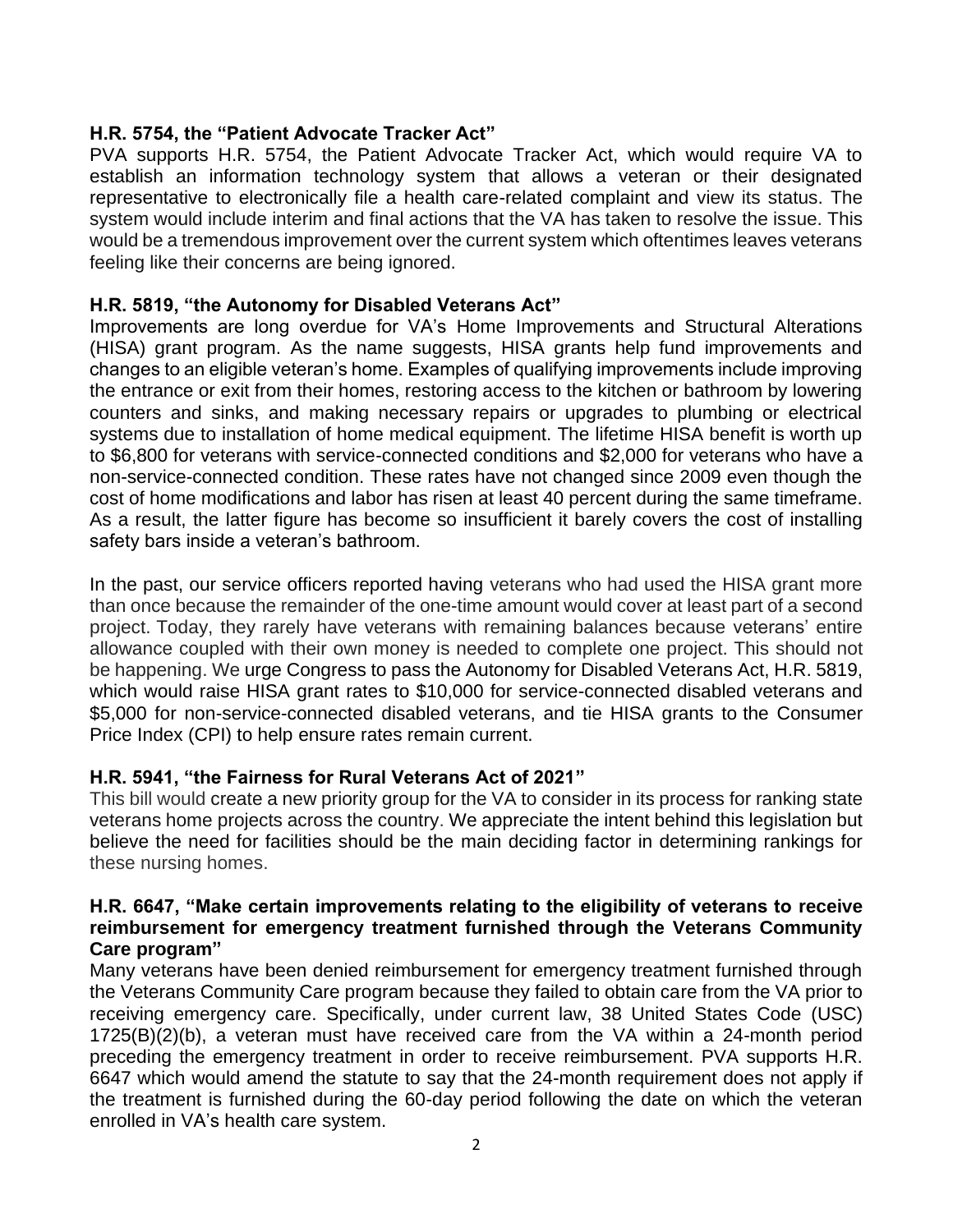#### **H.R. 6823, the "Elizabeth Dole Home and Community Based Services for Veterans and Caregivers Act of 2022"**

PVA gives its strongest support to H.R. 6823, the Elizabeth Dole Home and Community Based Services for Veterans and Caregivers Act. This critically important legislation would make urgently needed improvements to VA's Home and Community-Based Services (HCBS), including several that target our concerns about current program shortfalls.

Section two of this bill would raise the cap on how much the VA can pay for the cost of home care from 65 percent of the cost of nursing home care to 100 percent. Recently, a veteran residing in California moved from one part of the state to another. His previous VA medical center authorized 56 hours of expanded care a week, while his new one is authorizing 24 hours per week. The veterans' new VA medical center referenced the 65 percent cost cap as the reason they were unable to approve more coverage. The veteran and his family are currently having to choose between reduced home-nursing support and facility placement, because his family is unable to safely provide the additional care he needs to supplement the newly authorized amount.

The wife of a veteran in North Carolina is currently responsible for providing her husband with 108 hours per week of care due to the 65 percent cap. She has experienced caregiver burnout, and the care of the veteran has noticeably declined. Now, he is at risk for facility placement. Raising the cap would allow veterans whose cost of care exceeds the present cap to continue receiving appropriate HCBS. Most important, it would allow them to maintain their care in their home or other similar location which is the preference of most veterans.

Section three directs the VA to coordinate expanded VA home care programs with other VA programs, like the Program of Comprehensive Assistance for Family Caregivers, and other federal programs, like Medicare's Program of All-Inclusive Care for the Elderly (PACE) program. PACE is a Medicare and Medicaid program that helps people meet their health care needs in the community instead of going to a nursing home or other care facility. Tapping into the programs and resources of other federal, state, and local programs would undoubtably help the VA address veterans' unmet needs.

Section four requires the VA to administer its Veteran Directed Care (VDC) Program, the Homemaker and Home Health Aide Program, the Home-Based Primary Care Program, and the Purchased Skilled Home Care Program at all medical centers within two years of the date of enactment of this legislation. The VDC program allows veterans to receive HCBS in a consumer-directed way and is designed for veterans who need personal care services and help with their activities of daily living. Examples of the types of assistance they can receive include help with bathing, dressing, or fixing meals. It is also for veterans who are isolated, or whose caregiver is experiencing burden. Veterans are given a budget for services that is managed by the veteran or the veteran's representative.

PVA member Steven McIntosh's current caregiver is his elderly father. As you can imagine, his dad cannot do as much as he used to and his ability to care for his son will diminish as he continues to age. Mr. McIntosh expressed concern about his situation during his annual SCI/D exam and asked about the availability of the VDC program to provide him with additional care services. Regrettably, the program was not available at his VA facility.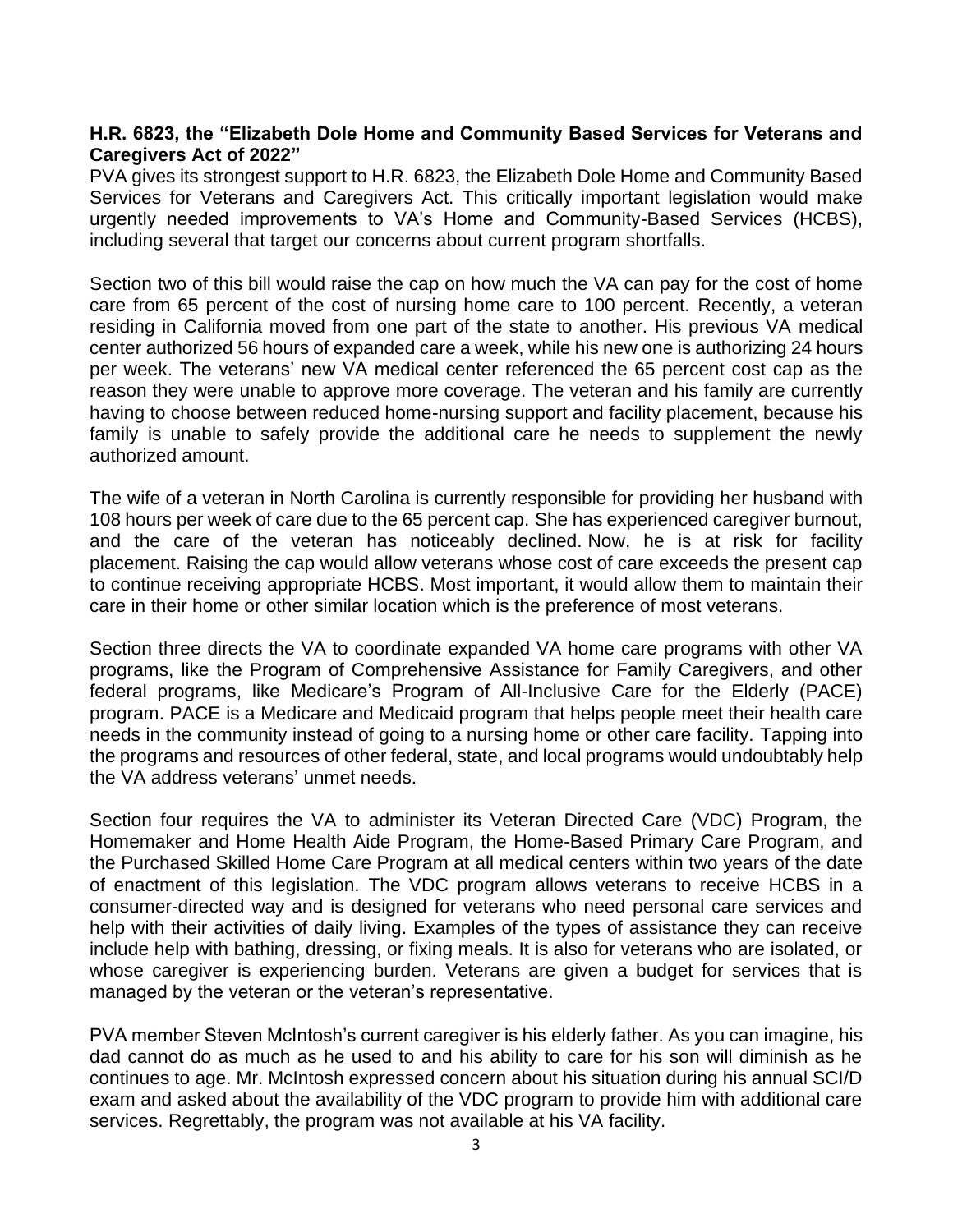Currently, VDC is only available at half of VA's medical centers, with an enrolled population of about 4,900 veterans. Our members and other veterans are consistently asking for help in getting this program implemented at their VA health care facility. PVA member Milton Young has been waiting over two years for the Cleveland VA to implement the program. In January, the VAVA announced plans to add new VDC programs at 70 medical centers over five years. While we support these efforts, many veterans need access to care now. We greatly appreciate the accelerated schedule this legislation provides so every VA medical center can offer a robust VDC program as soon as possible. We also strongly support language that would allow catastrophically disabled veterans to continue to use funds under the VDC program during a period of hospitalization to retain or hire an attendant to assist with their non-medical needs during hospitalization.

The Homemaker and Home Health Aide Program (H/HHA) contracts with community agencies that employ home health aides to care for veterans in their homes, providing skilled services, case management, or help with daily living, or easing caregiver burden. Informal caregivers are more likely to take leave from a job, file fora loan, spend savings, hold multiple jobs, suffer harm to health and intimate relationships or put off life goals. Alleviating some of their burden by expanding access to paid aides will translate into better care and health outcomes for the veteran.

We look forward to expanded availability of this program with some reservation because we know the VA's execution of contracts for H/HHA requires closer examination. Our National President spoke briefly about the difficulties he experienced with this program during the March 8 hearing before the House and Senate Veterans' Affairs Committees on our annual legislative priorities. One Saturday morning late last fall, no nurse arrived to help him get out of bed. The previous day the VA-contracted home health agency informed him that they had not been able to find a nurse to assist him on Saturday morning. He called the scheduler and asked her what he should do. The scheduler informed him that the agency would continue to try to find someone to assist him. When no one showed up the next morning, he called the agency again and was told that nobody would be coming by, even though he had been told they would continue to make calls. He was also told it was his responsibility to find a backup nurse for situations like this.

Trapped in his bed, he realized nobody would be coming for him for many hours which meant he would not be able to eat, drink, care for bodily needs, or take his medications. He was alone and felt abandoned. Luckily, he found someone to come and help him, but this should not have happened. It should not be the responsibility of a catastrophically disabled service-connected veteran to have backup care when the care the VA is ultimately responsible for fails to be provided. Contracts that the VA executes with outside agencies for HCBS programs should specify that the agency must provide the backup caretaker.

VA's Home-Based Primary Care Program (HBPC) provides veterans who are isolated, have difficultly traveling, or whose caregiver is burdened, health care in their home, supervised by a VA physician. Transporting veterans with SCI/D can be a major undertaking so delivering care where they are alleviates a tremendous burden on veterans and their caregivers. Some veterans, particularly those in rural areas, may not even have reliable transportation and without access to HBPC or other HCBS, clinical delays may result. These delays may result in an accumulation of unmeet care needs which can worsen health outcomes.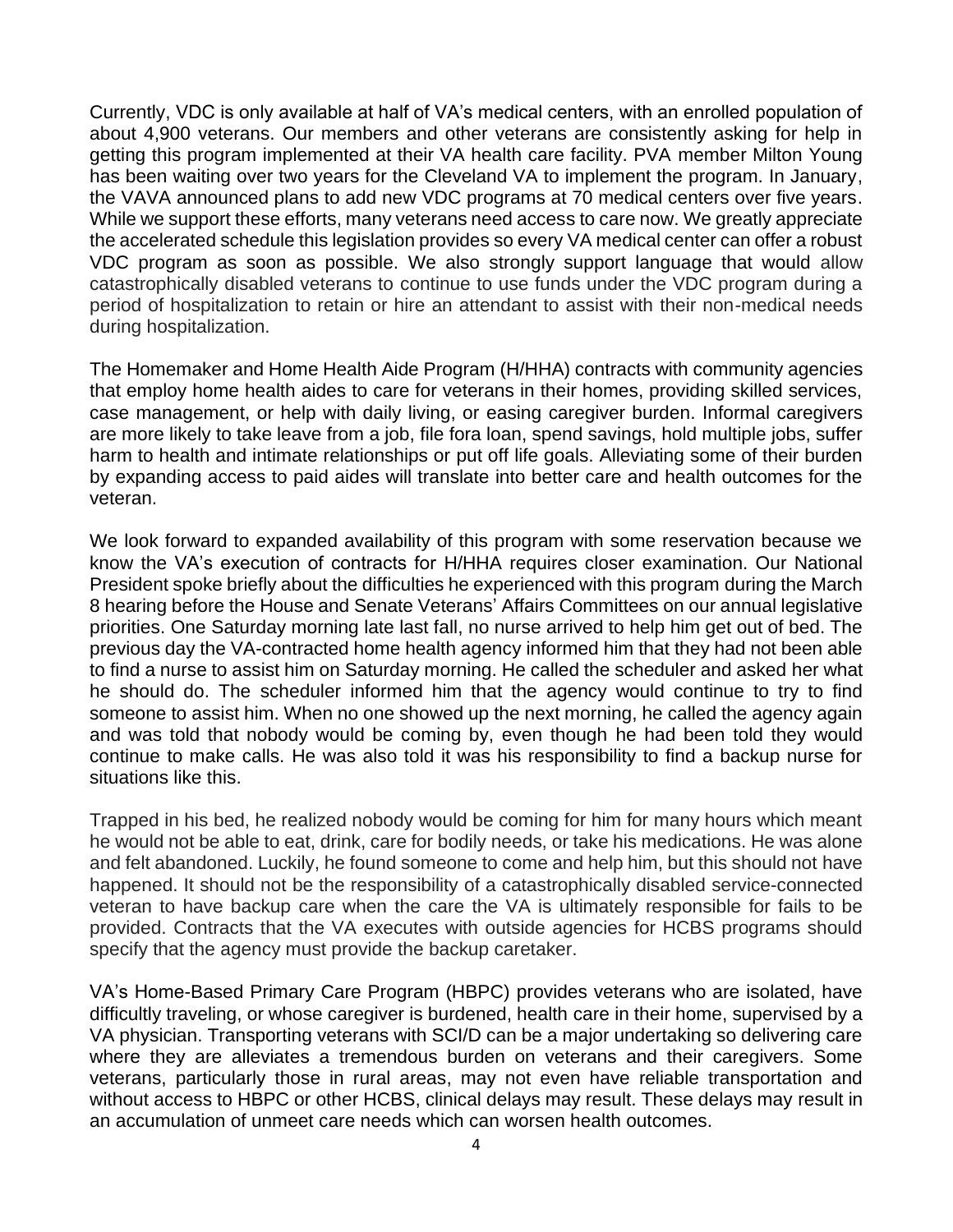The Purchased Skilled Home Health Care Program is for veterans who have higher levels of need like wound care, speech therapy, or skilled nursing. The VA contracts with a community health agency to provide this care in a veteran's home. Immobility and decreased sensation can cause major problems related to the skin of a veteran with an SCI/D. Having greater access to this program would help keep rural veterans needing wound and other skilled care in their homes. This reduces the strain on the informal caregiver, minimizes transportation issues, and even offers the veteran and their informal care provider an opportunity to have meaningful social contact.

Finally, being a caregiver for a veteran can be incredibly rewarding, but it can also be an allconsuming responsibility. Provisions in this section would enhance support for caregivers by providing them much-needed breaks in order to recharge and restore balance to their lives.

Section five requires the VA to provide a personalized and coordinated handoff of veterans and caregivers denied or discharged from the Program of Comprehensive Assistance for Family Caregivers (PCAFC) into any other home care program for which they may be eligible. We are extremely concerned with the number of PCAFC applications being denied by the VA. Between October 1, 2020, and January 6, 2022, the PCAFC received 127,500 caregiver applications. Of this number, 116,500 applications were processed and 16,600 were approved, while 101,500 were found not eligible and/or denied (87.9 percent).

The VA has reported that the three main reasons veterans were found not eligible or denied are 1) applying during the wrong phase, 2) not having a service-connected condition rated 70 percent or greater, and 3) not meeting the requirement of needing full-time assistance with an activity of daily living (ADL). Two out of the three reasons given for denial are based on VA's stringent regulatory requirements which are inconsistent with Congress's legislative intent. These requirements make it impossible for even many catastrophically disabled veterans to qualify for the PCAFC.

A PVA member with a spinal cord injury at the T-5 level is one of those individuals. He is service connected at 100 percent for loss of use of both feet; 100 percent for loss of anal sphincter control; and 60 percent for neurogenic bladder. His combined service-connected rating of Special Monthly Compensation (SMC), R-1, is the second highest level available. This veteran had been part of the PCAFC for several years but was recently informed that he is being discharged from the program because he no longer meets its requirements. The explanation that was given to the veteran was that it did not appear he needs assistance each time he performs an ADL.

Another member with a spinal cord injury at the T-12 level with identical impacts on health and mobility was removed for the same reason. Like the member above, his combined rating is SMC, R-1. The R-1 rating includes the provision of needing regular aid and attendance, in accordance with 38 USC 1114(r)(1). This veteran has also been part of the PCAFC for several years but is now being unceremoniously discharged from the program.

The removal letter these individuals received mentions the availability of assistance through VA's Program of General Caregiver Support Services which provides peer support mentoring, skills training, coaching, telephone support, online programs, and referrals to available resources to caregivers of veterans. Nothing in the letter cites other programs the *veterans*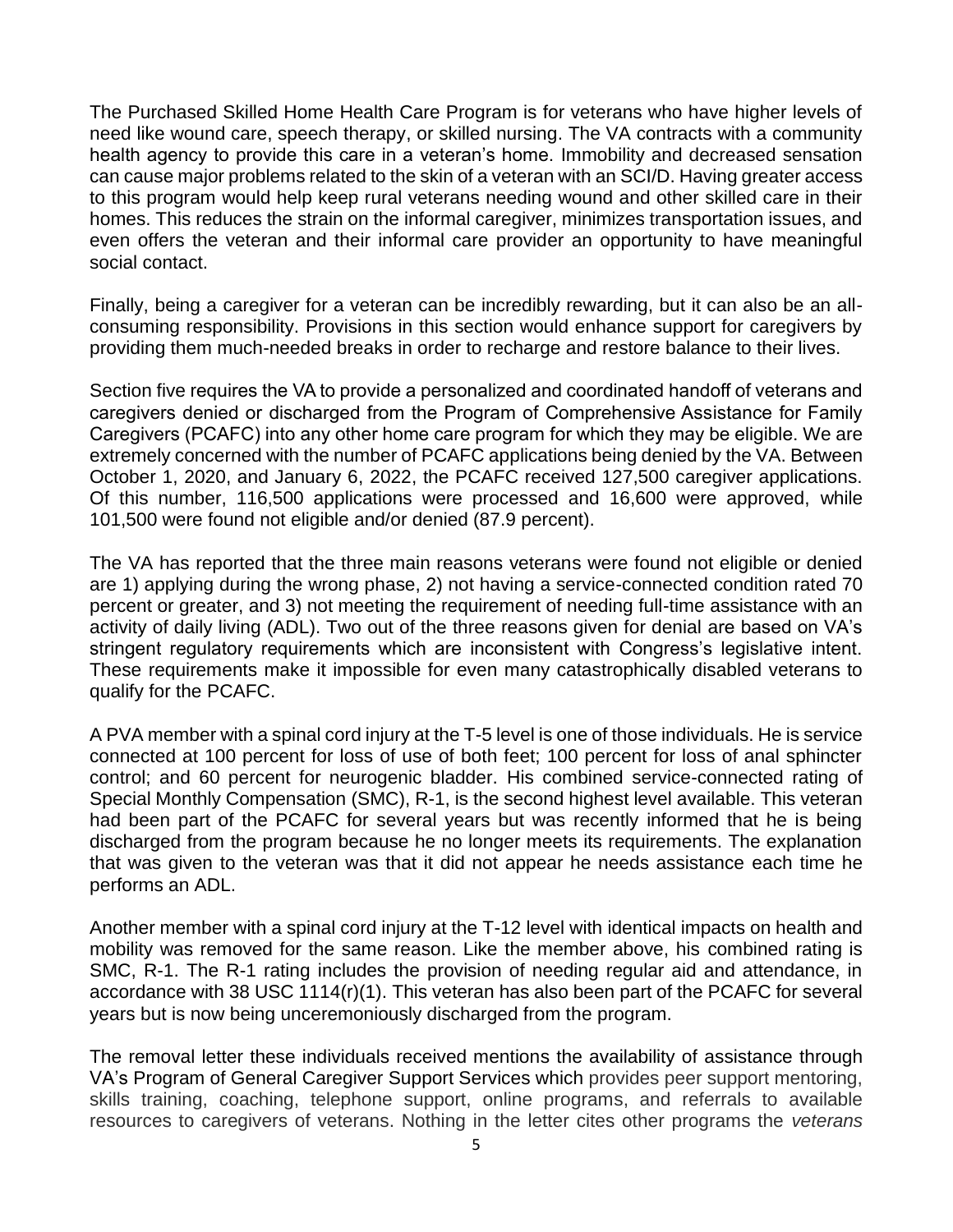may be eligible for. Veterans with catastrophic disabilities have made sacrifices in the service of our nation and giving them anything less than optimal care and support is unconscionable. The provisions in section five would ensure veterans are assessed for participation in other HCBS programs and ensure a smooth transition into any other home-based programs for which they may be eligible, thus, integrating caregiver support across programs.

Veterans and their caregivers often express frustration trying to find information on HCBS. Information about HCBS is available through several websites and other sources which tends to lead to a lack of awareness about all the services that might be available. And when people do not know about services and programs, they do not participate in them. Section six would address this problem by establishing a "one-stop shop" webpage which would centralize information about available programs for families and veterans.

Section seven would make it easier for veterans to find direct care workers or home health aides. Even when veterans have access to HCBS, it can be challenging to find these workers. Throughout the country, acute shortages of home health aides and nursing assistants are threatening care for older veterans and those with serious disabilities. PVA has been a proponent of a vigorous national effort to help curb the effects of these shortages and bolster the direct care workforce.

Higher pay for essential caregivers is a necessary component of attracting and retaining a diverse set of people to provide HCBS. However, raising pay alone is not sufficient to solve the crisis we face. Utilizing multiple strategies such as raising public awareness about the need and value of caregiving jobs, providing prospective workers quality training, and developing caregiving as a sound career choice are a few of the other changes that could help turn this problem around. We believe the pilot program established in section seven would lessen the difficulty in finding direct care workers at the 10 sites the VA selects and may reveal additional ways the VA could alleviate this problem for veterans nationwide.

Finally, we believe the directed studies in section eight would likely help ensure consistency, eliminate service gaps, and enhance the availability of care for veterans nationally. The requirement to place special emphasis on the availability of specialty care for veterans with spinal cord injuries and dementia is both needed and appreciated. Additionally, there is inconsistency in the VA's ability to meet the inpatient mental health needs of veterans with catastrophic disabilities. The Veterans Health Administration is obligated to provide inpatient mental health care to those in need, which includes veterans with SCI/D. But according to the VA, there is no readily available list of VA facilities that can provide on-site, in-patient mental health care to veterans with SCI/D. Services provided vary based on Veterans Integrated Service Networks (VISNs) and local arrangements to provide care. We hope this lack of care is addressed in this section's request for recommendations for expansion of mental health services and supports for caregivers of veterans.

PVA would once again like to thank the Subcommittee for the opportunity to present our views on the legislation being considered today. We look forward to working with the Subcommittee on this legislation and would be happy to answer any questions.